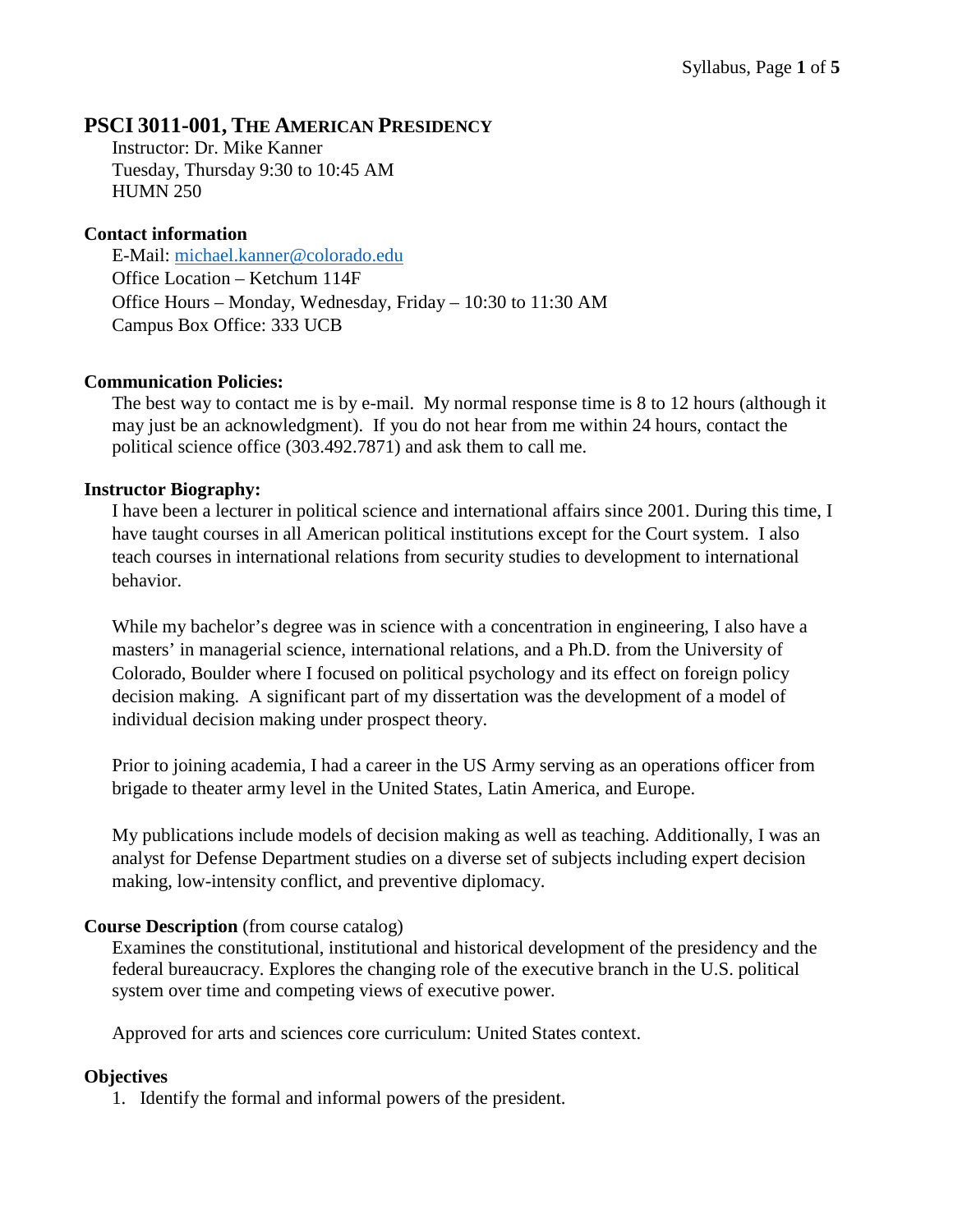- 2. Explain the selection and election process.
- 3. Describe the relationship between the president, the bureaucracy, Congress and the courts.
- 4. Explain the ways in which presidents make policy.
- 5. Examine the major issues in presidential politics.

**Questions**. There are two questions that frame our discussions.

- 1. How did we go from the president as the servant of Congress to it becoming the dominant institution?
- 2. Has the presidency gotten too big?

#### **Overview**

Classes usually start with a short presentation (5-10 minutes) on the day's topic ending with a debate question from the text (if we are reading *Debating the Presidency* that day or one of my own choosing based on the essay we have read). During these debates, students will present the reasoning behind their position and evidence (current or historical) in support of their position.

Assigned readings provide the basis for these discussions. However, just because something is published, does not mean you must accept the argument. A secondary purpose of the course is to promote your ability to analyze arguments. In addition to the content, you should also analyze articles for these elements.

- 1. Identify the assumptions or statements that frame the argument.
- 2. Examine the accuracy and validity of these assumptions.
- 3. Analyze how these assumptions result in different perspectives about the world
- 4. Compare the different policies that may come from the different assumptions.

#### **Required Texts**

- Ellis, Richard J. and Michael Nelson. 2018. *Debating the Presidency: Conflicting Perspectives on the American Executive.* 4<sup>nd</sup> *Edition.* Washington, D.C.: Sage Publishing/CQ Press.
- Nelson, Michael. ed. 2018. *The Presidency and the Political System, 11th Edition*. Washington, D.C.: Sage Publishing/CQ Press
- These books are available from the University bookstore as a single package to get a discounted price. If you want, you can also order them online as either physical text or e-book. However, you MUST have access to textbooks since I do not repeat what is in the readings.

Ensure that you have the correct editions of the required texts. They are regularly updated and previous editions do not correspond with the more recent editions.

#### **Student Responsibilities**

- 1. Show up to class. Readings are only part of what goes on in class.
- 2. Be on time. Lateness is a sign of disrespect to me and the other students.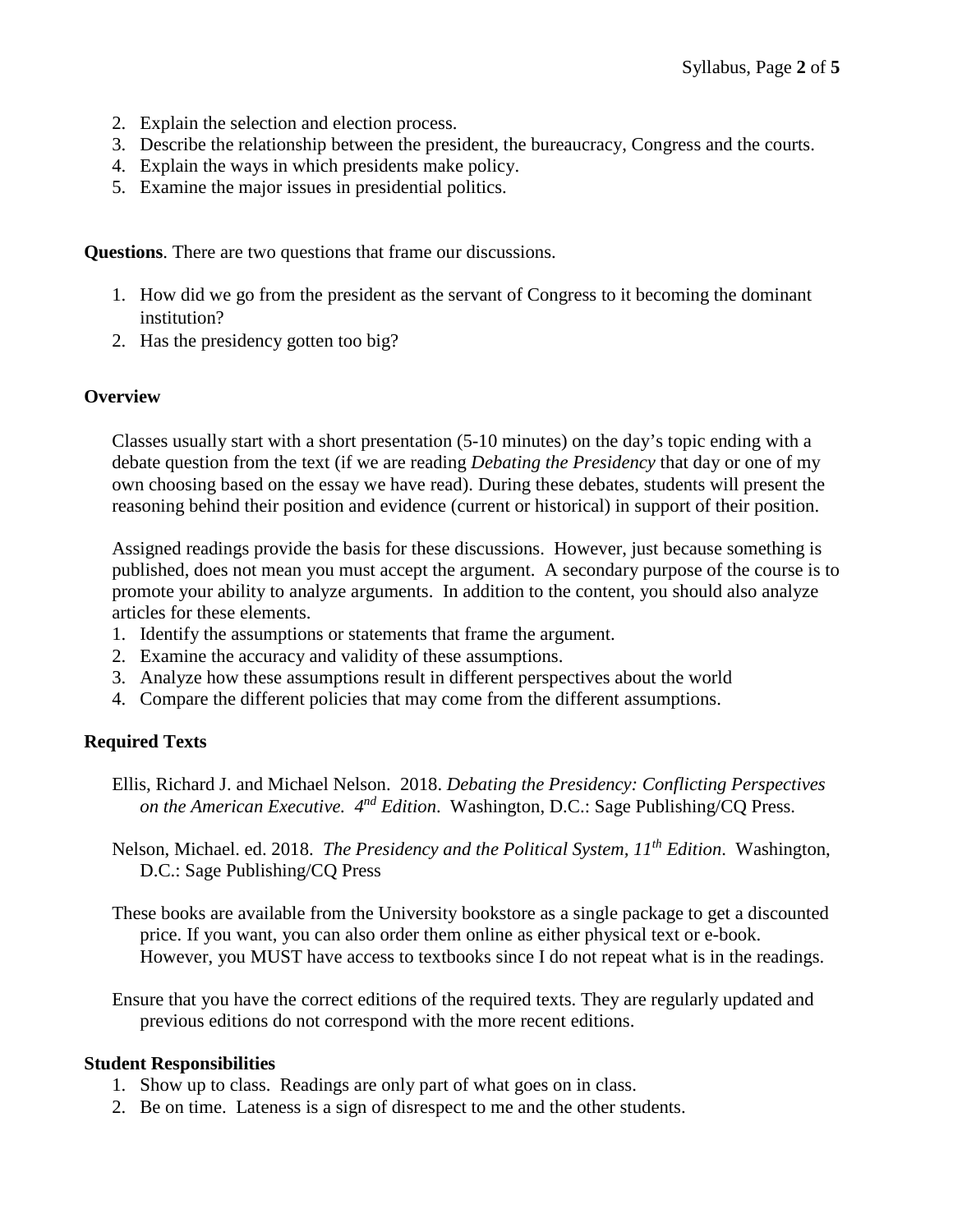- 3. Do the readings. The class is based on discussions so being uninformed will decrease everybody's learning experience.
- 4. Keep up with the news. It is always an interesting time to study politics, especially during a presidential campaign. We will be using current events to illustrate and apply what we learn in class.

#### **Grading**

Grading is based on a 100-point scale.

| $\mathbf{A}$ | 94-100 | $B+$ | $ 87-89\rangle$ | $ C+$  | $ 77-79\rangle$ | $\mathbf{D}+$  | $  67-69$ | $0 - 59$ |
|--------------|--------|------|-----------------|--------|-----------------|----------------|-----------|----------|
| $A-$         | 90-93  | B    | 83-86           | C      | $73-76$         | $\blacksquare$ | 63-66     |          |
|              |        | $B-$ | 80-82           | $ C -$ | 70-72           | D-             | $60-62$   |          |

Your final grade will be a function of the points you achieve. Points are allocated on the following basis.

| Exams $-2$ at points 25 each; Final $-35$ points | 85 points  |
|--------------------------------------------------|------------|
| Attendance and participation                     | 15 points  |
| Total                                            | 100 points |

#### Exams

The three exams (including the final exam) will be in class, closed book exams. Each will consist of seven short answer questions (one paragraph essay) from which students will select five. The final will consist of nine questions of which the student will need to answer seven. These questions are mostly drawn from the in-class discussion questions and will require some synthesis of the subjects discussed since the last exam. A review sheet for the exam will be published at least one week prior to the exam.

#### Attendance.

**Class Schedule**

Absences will only be excused based on illness, incarceration, religious observation, work, sports team or ROTC commitments, or family emergencies. Documentation for the absence may be requested.

| <b>August</b>           |                  |  |
|-------------------------|------------------|--|
| $28 - Syllabus$ ; PPS 2 | $30 - PPS1$      |  |
| $4-DTP1$                | $6 - PPS3$       |  |
| $11 - PPS4$             | $13 - PPS7$      |  |
| $18 - DTP3$             | $20 - PPS8$      |  |
| $25 - DTP$ 4            | <b>27 - EXAM</b> |  |
|                         | <b>October</b>   |  |
| $2 - PPS 5$             | $4-DTP7$         |  |
| $9 - PPS6$              | $11 - PPS$ 13    |  |
| $16 - DTP2$             | $18 - PPS$ 17    |  |
| $23 - DTP 12$           | $25 - EXAM$      |  |
| $30 - PPS9$             |                  |  |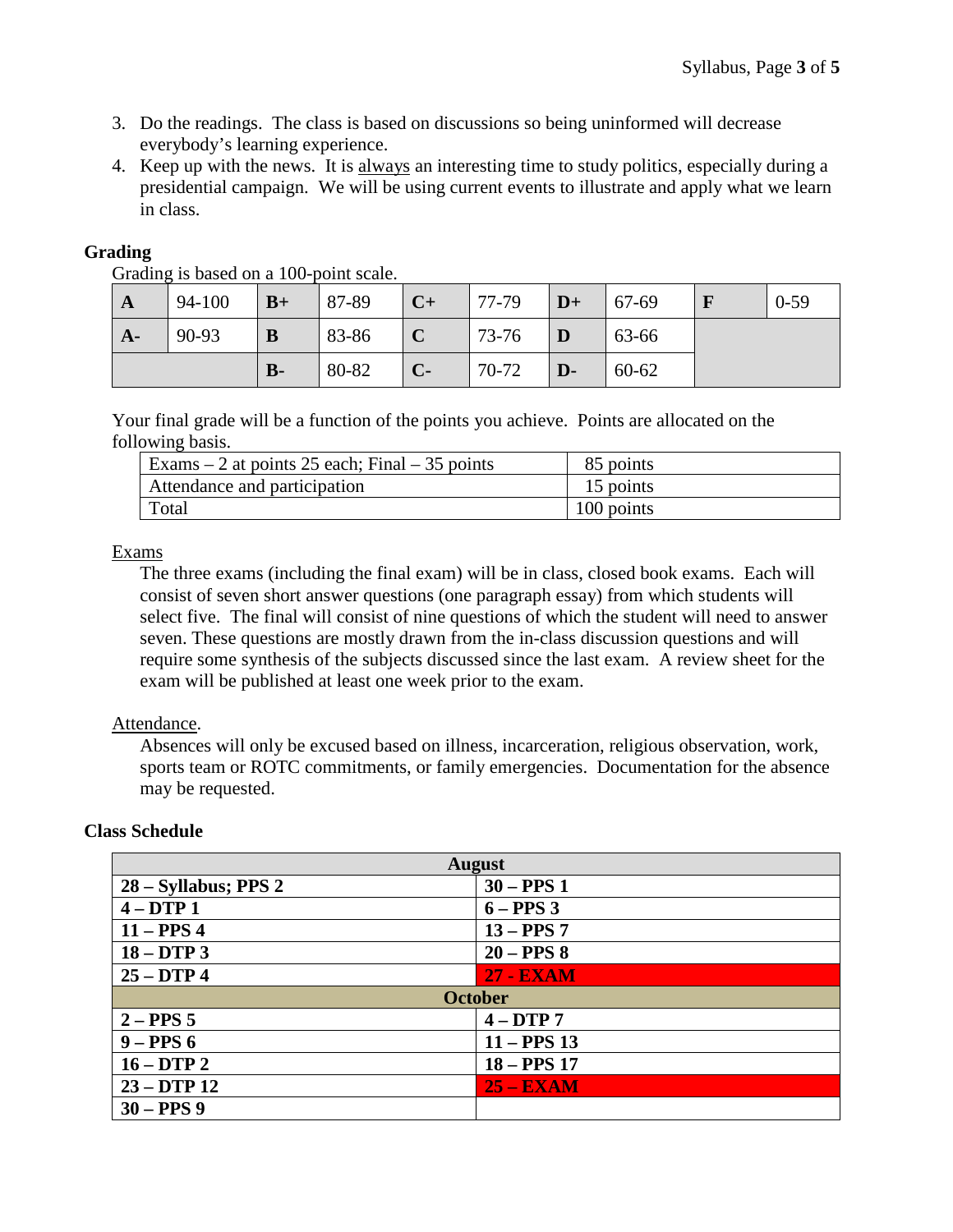| <b>November</b>                           |                                                                                               |  |  |
|-------------------------------------------|-----------------------------------------------------------------------------------------------|--|--|
|                                           | $1 - DTP8$                                                                                    |  |  |
| $6 - PPS10$                               | $8 - DTP6$                                                                                    |  |  |
| $13 - PPS 11$                             | $15 - PPS 12$                                                                                 |  |  |
| 20 – Fall Break                           | 22 - Thanksgiving                                                                             |  |  |
| $27 - PPS$ 14                             | $29 - PPS$ 15                                                                                 |  |  |
| <b>December</b>                           |                                                                                               |  |  |
| $4 - PPS16$<br>$6 - PPS$ 18               |                                                                                               |  |  |
| $11 - PPS$ 19                             | $13 - PPS20$                                                                                  |  |  |
| <b>Final – Sun. Dec. 16, 4:30 to 7 PM</b> |                                                                                               |  |  |
| <b>Legend</b>                             |                                                                                               |  |  |
| <b>PPS</b>                                | Nelson, Michael. ed. 2018. The Presidency and the Political System, 11 <sup>th</sup> Edition. |  |  |

|     | Washington, D.C.: Sage Publishing/CQ Press                                              |
|-----|-----------------------------------------------------------------------------------------|
| DTP | Ellis, Richard J. and Michael Nelson. 2018. Debating the Presidency: Conflicting        |
|     | <i>Perspectives on the American Executive.</i> $4^{nd}$ Edition. Washington, D.C.: Sage |
|     | Publishing/CQ Press.                                                                    |

**Policies** (as established by the Vice Provost for Undergraduate Education)

# SYLLABUS STATEMENTS

### ACCOMMODATION FOR DISABILITIES

If you qualify for accommodations because of a disability, please submit your accommodation letter from Disability Services to your faculty member in a timely manner so that your needs can be addressed. Disability Services determines accommodations based on documented disabilities in the academic environment. Information on requesting accommodations is located on th[e Disability Services website.](http://www.colorado.edu/disabilityservices/students) Contact Disability Services at 303-492-8671 or [dsinfo@colorado.edu](mailto:dsinfo@colorado.edu) for further assistance. If you have a temporary medical condition or injury, see [Temporary Medical Conditions](http://www.colorado.edu/disabilityservices/students/temporary-medical-conditions) under the Students tab on the Disability Services website.

### CLASSROOM BEHAVIOR

Students and faculty each have responsibility for maintaining an appropriate learning environment. Those who fail to adhere to such behavioral standards may be subject to discipline. Professional courtesy and sensitivity are especially important with respect to individuals and topics dealing with race, color, national origin, sex, pregnancy, age, disability, creed, religion, sexual orientation, gender identity, gender expression, veteran status, political affiliation or political philosophy. Class rosters are provided to the instructor with the student's legal name. I will gladly honor your request to address you by an alternate name or gender pronoun. Please advise me of this preference early in the semester so that I may make appropriate changes to my records. For more information, see the policies on [classroom behavior](http://www.colorado.edu/policies/student-classroom-and-course-related-behavior) and the [Student Code of Conduct.](http://www.colorado.edu/osccr/)